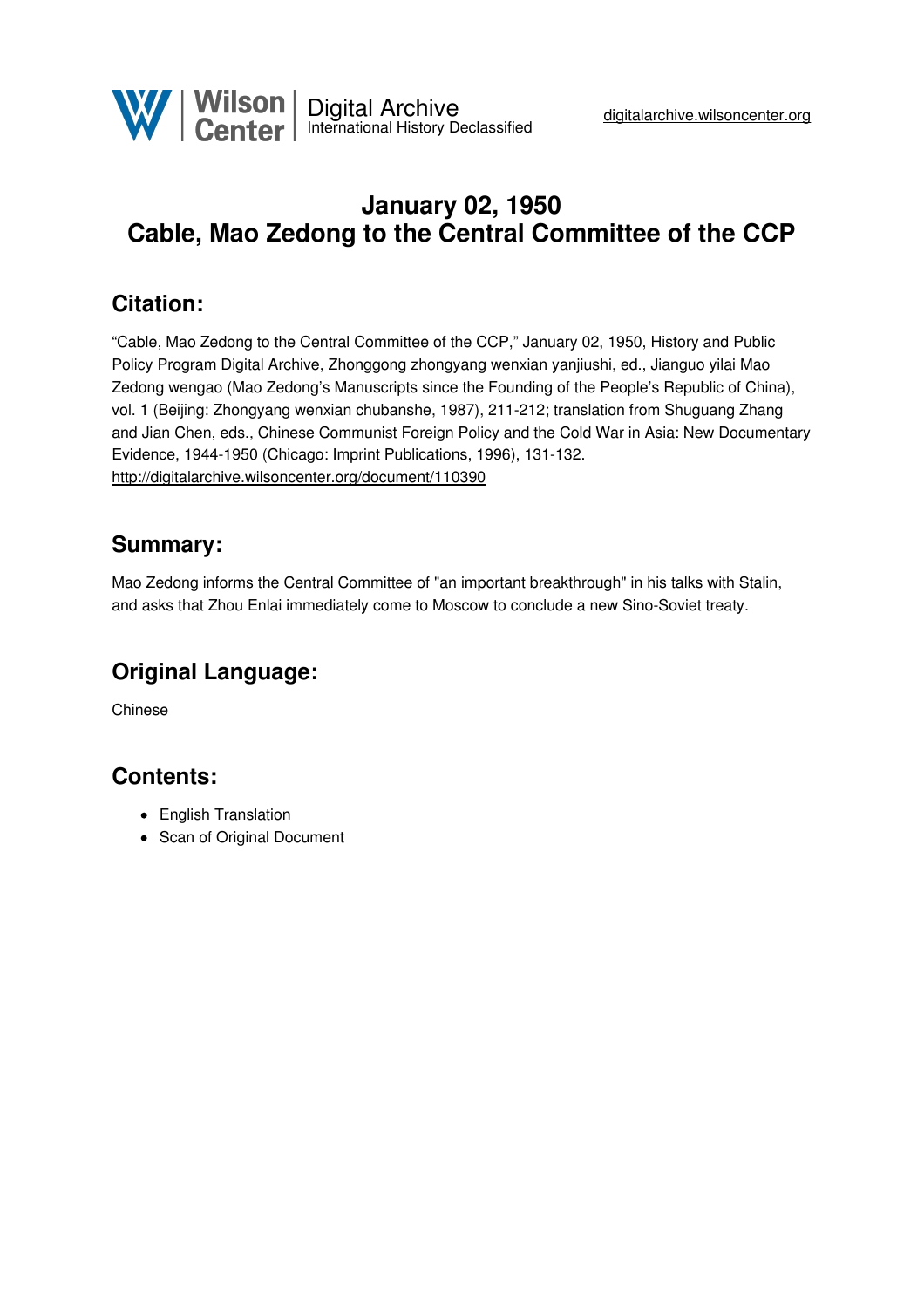To the Central Committee [of the Chinese Communist Party]:

(1) Our work here has achieved an important breakthrough in the past two days. Comrade Stalin has finally agreed to invite Comrade Zhou Enlai to Moscow and sign a new Sino-Soviet Treaty of Friendship and Alliance and other agreements on credit, trade, and civil aviation. Yesterday, on 1 January, a decision was made to publish my interview with the Tass correspondent, and it is in the newspapers today (2 January), which you might have already received. At 8:00 p.m. today, Comrade Molotov and Comrade Mikoyan came to my quarters to have a talk, asking about my opinions on the Sino-Soviet treaty and other matters. I immediately gave them a detailed description of three options:

(a) To sign a new Sino-Soviet Treaty of Friendship and Alliance. By taking this action, we will gain enormous advantages. Sino-Soviet relations will be solidified on the basis of the new treaty; in China, workers, peasants, intellectuals, and the left wing of the national bourgeoisie will be greatly inspired, while the right wing of the national bourgeoisie will be isolated; and internationally, we may acquire more political capital to deal with the imperialist countries and to examine all the treaties signed between China and each of the imperialist countries in the past.

(b) To publish through the news agencies of the two countries a brief communique stating that the authorities of the two countries have exchanged opinions on the old Sino-Soviet treaty and other issues, and have achieved a consensus, without mentioning any of the details. In fact, by doing so we mean to put off the solution of the problem to the future, until a few years later. Accordingly, China's foreign minister Zhou Enlai does not need to come here.

(c) To sign a statement, not a treaty, that will summarize the key points in the two countries' relations. If this is the option, Zhou Enlai will not have to come either. After I have analyzed in detail the advantages and disadvantages of these three options, Comrade Molotov said promptly that option (a) was good and that Zhou should come. I then asked: "Do you mean that the old treaty will be replaced by a new one?" Comrade Molotov replied: "Yes." After that we calculated how long it would take for Zhou to come here and to sign the treaty. I said that my telegram would reach Beijing on 3 January, and that [Zhou] Enlai would need five days for preparations and could depart from Beijing on 9 January. It would take him eleven days by train [to travel to Moscow], so he could arrive in Moscow on 19 January. The negotiation and the signing of the treaty would need about ten days, from 20 January to the end of the month. Zhou and I would return home in early February. Meanwhile we also discussed the plans for my sightseeing outside [my quarters and Moscow], and we decided that I would visit Lenin's tomb, travel to Leningrad, Gorky, and other places, and make tours of such places as an ordnance factory, the subway (Molotov and Mikoyan recommended these two items) and a collective farm. We also discussed the problem of my meeting with various Soviet leaders (so far I have not left my quarters to pay an individual visit to any of them).

(2) Please finish all the preparations [for Zhou's departure] in five days after you receive this telegram. I hope that [Zhou] Enlai, together with the minister of trade2 and other necessary aides, and with the necessary documents and materials, will depart from Beijing for Moscow by train (not by air) on 9 January. Comrade Dong Biwu will assume the post of acting premier of the Government Administration Council. The news should not be publicized until Zhou has arrived in Moscow.

(3) Are the above-stated arrangements feasible? Will five days be enough for you to finish the preparations? Does [Zhou] need one or two more days for preparation? Is it necessary for Comrade Li Fuchun or other comrades to come to offer assistance? Please consider them and report to me in a return telegram.

Mao Zedong

11:00 p.m., 2 January [1950]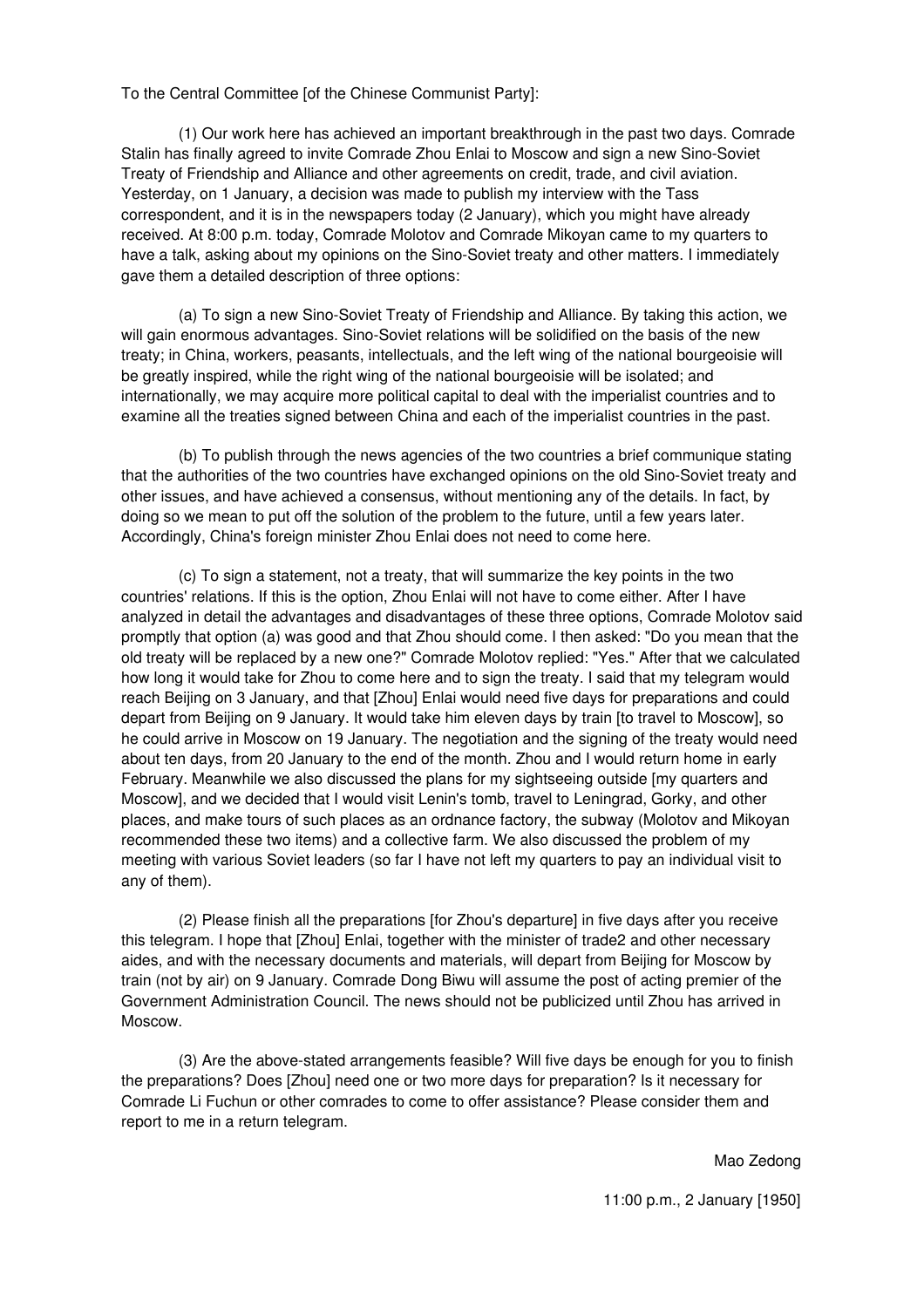# 关于周恩来去苏联参加谈判问题 给中央的电报

(一九五〇年一月二日、三日)

中央:

(一)最近两日这里的工作有一个重要发展。斯大林同 志已同意周恩来同志来莫斯科,并签订新的中苏友好同盟 条约及贷款、通商、民航等项协定。昨一月一日决定发表我 和塔斯社记者谈话,已见今日(二日)各报,你们凉已收到。 今日下午八时, 莫洛托夫米高扬(1)二同志到我处谈话, 问 我对中苏条约等事的意见。我即详述三种办法:(甲)签订 新的中苏友好同盟条约。这样做有极大利益。中苏关系在 新的条约上固定下来,中国工人、农民、知识分子及民族资 产阶级左翼都将感觉兴奋,可以孤立民族资产阶级右翼;在 国际上我们可以有更大的政治资本去对付帝国主义国家, 去审查过去中国和各帝国主义国家所订的条约。(乙)由两 国通讯社发一简单公报,仅说到两国当局对于旧中苏友好 同盟条约及其他问题交换了意见, 取得了在重要问题上的

211